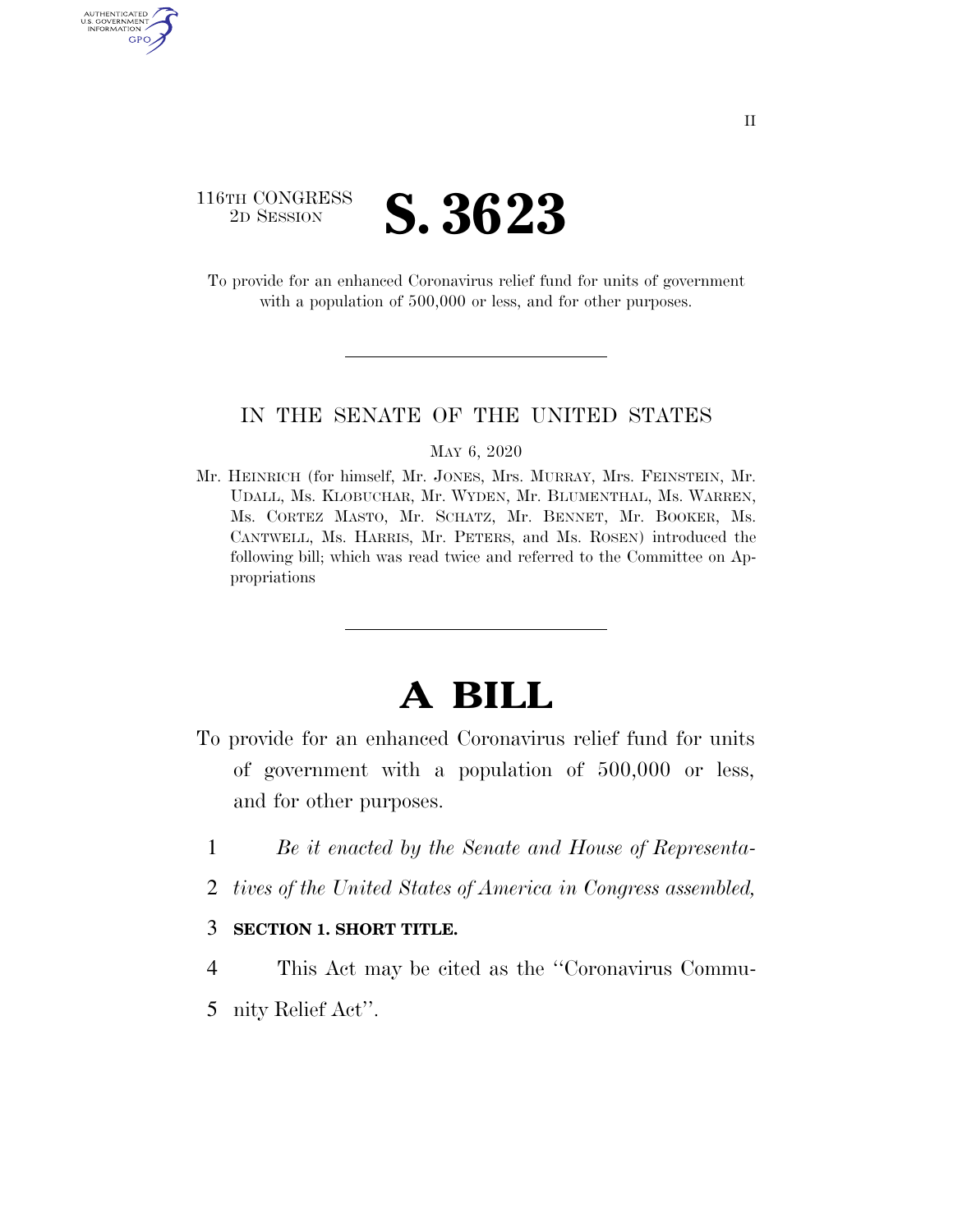## **SEC. 2. CORONAVIRUS RELIEF FUND FOR UNITS OF GOV- ERNMENT WITH A POPULATION OF 500,000 OR LESS.**

 Title VI of the Social Security Act (42 U.S.C. 801 et seq.) (as added by section 5001(a) of the Coronavirus Aid, Relief, and Economic Security Act (Public Law 116– 136)) is amended by adding at the end the following:

**''SEC. 602. CORONAVIRUS RELIEF FUND FOR UNITS OF GOV-**

## **ERNMENT WITH A POPULATION OF 500,000 OR LESS.**

 ''(a) APPROPRIATION.—Out of any money in the Treasury of the United States not otherwise appropriated, there are appropriated for making payments to units of local government with a population of 500,000 or less, \$250,000,000,000 for fiscal year 2020.

 ''(b) AUTHORITY TO MAKE PAYMENTS.—The Sec- retary shall pay to a unit of local government the relative unit of local government population proportion amount de-19 termined for such government under subsection  $(c)(4)$  within 30 days after such government submits the certifi-cation required by subsection (e).

- 22 "(c) PAYMENT AMOUNTS.—
- 23 "(1) In GENERAL.—The maximum aggregate amount paid under this section for fiscal year 2020 to units of local government in a State shall not ex-ceed the relative population proportion amount de-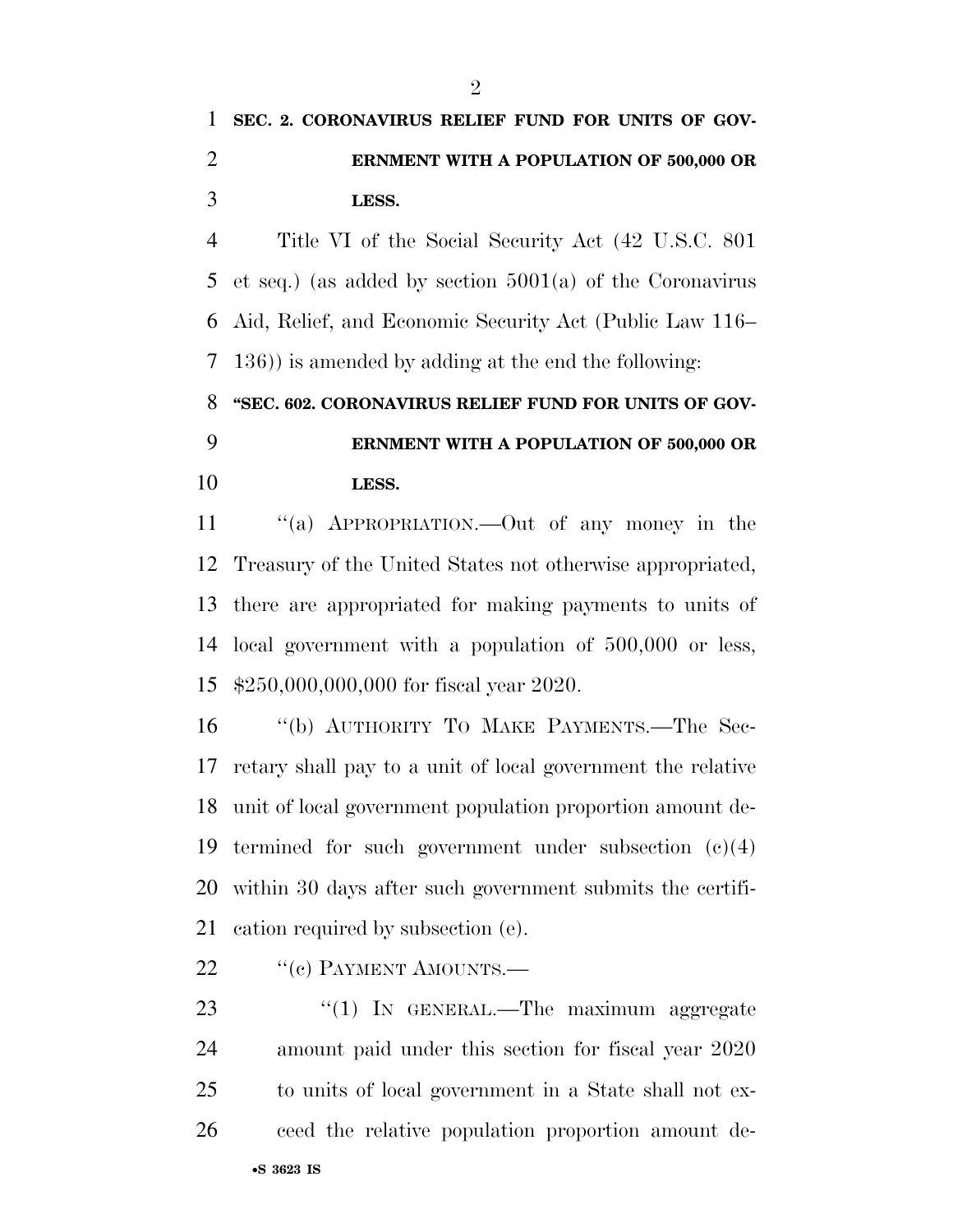| $\mathbf{1}$   | termined for the State under paragraph (2) for such     |
|----------------|---------------------------------------------------------|
| $\overline{2}$ | fiscal year.                                            |
| 3              | (2)<br>RELATIVE POPULATION<br><b>PROPORTION</b>         |
| $\overline{4}$ | AMOUNT.—For purposes of paragraph (1), the rel-         |
| 5              | ative population proportion amount determined           |
| 6              | under this paragraph for a State for fiscal year        |
| 7              | $2020$ is the product of —                              |
| 8              | $\lq\lq$ the amount appropriated under sub-             |
| 9              | section (a) for fiscal year 2020; and                   |
| 10             | "(B) the relative State population propor-              |
| 11             | tion determined under paragraph (3).                    |
| 12             | "(3) RELATIVE STATE POPULATION PROPOR-                  |
| 13             | TION DEFINED.—For purposes of paragraph $(2)(B)$ ,      |
| 14             | with respect to a State, the relative State population  |
| 15             | proportion is the quotient of—                          |
| 16             | $\lq\lq$ the population of the State; and               |
| 17             | $\lq\lq$ the total population of all States.            |
| 18             | "(4) RELATIVE UNIT OF LOCAL GOVERNMENT                  |
| 19             | POPULATION PROPORTION AMOUNT.-For purposes              |
| 20             | of subsection (b), with respect to a unit of local gov- |
| 21             | ernment, the relative unit of local government popu-    |
| 22             | lation proportion amount is equal to the product        |
| 23             | $of$ —                                                  |
| 24             | $\lq\lq$ the relative population proportion             |
| 25             | amount determined under paragraph (2) for the           |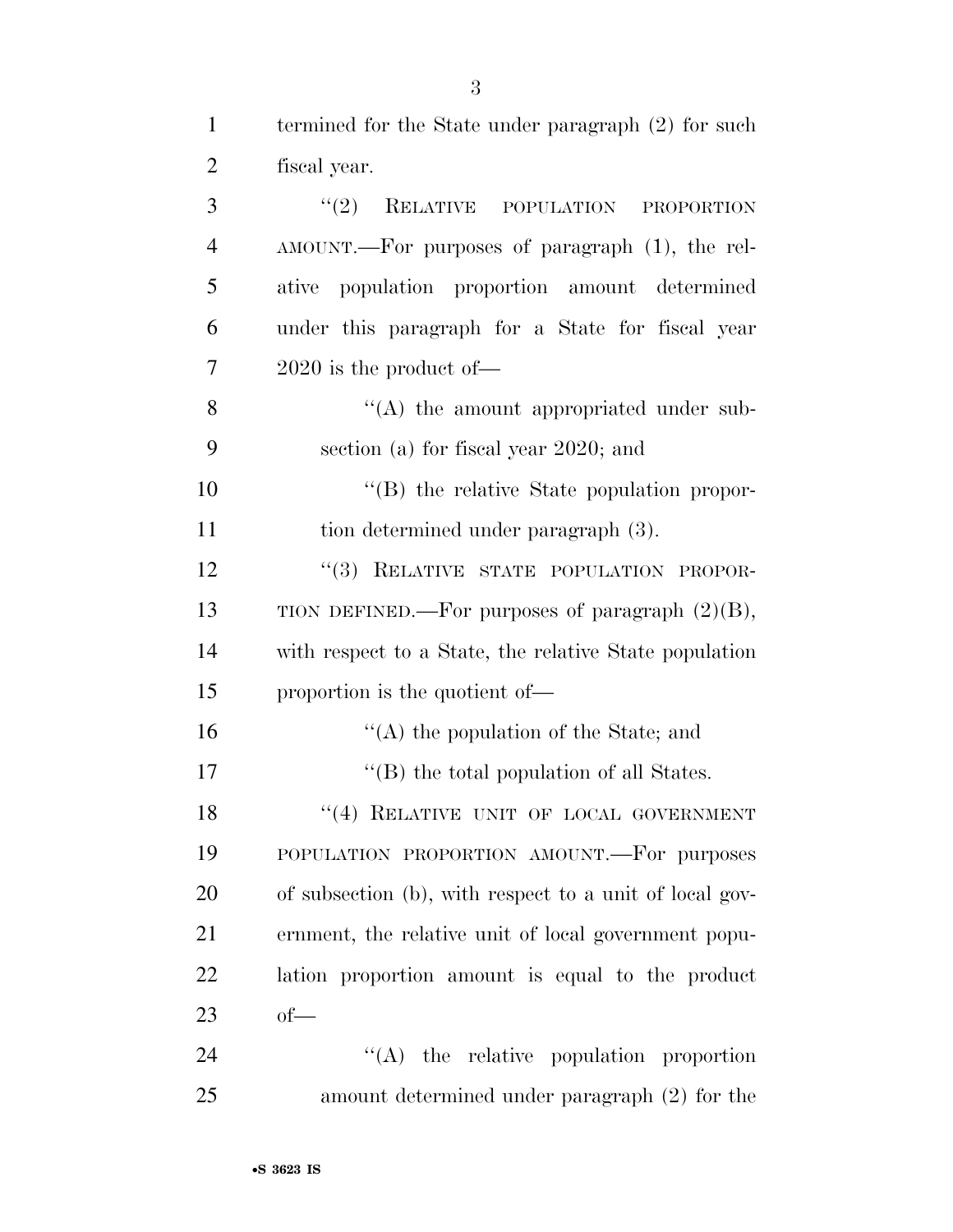| $\mathbf{1}$   | State in which the unit of local government is        |
|----------------|-------------------------------------------------------|
| $\overline{2}$ | located; and                                          |
| 3              | "(B) the quotient of-                                 |
| $\overline{4}$ | "(i) the population of the unit of local"             |
| 5              | government; and                                       |
| 6              | "(ii) the sum of the population of all                |
| 7              | units of local government with a population           |
| 8              | of 500,000 or less within the State that              |
| 9              | submit the certification required by sub-             |
| 10             | section (e) by the deadline specified in that         |
| 11             | subsection.                                           |
| 12             | "(5) DATA.—For purposes of this subsection,           |
| 13             | the population of States and units of local govern-   |
| 14             | ments shall be determined based on the most recent    |
| 15             | year for which data are available from the Bureau     |
| 16             | of the Census.                                        |
| 17             | "(6) OTHER RELIEF.—The payments made                  |
| 18             | under this section shall be in addition to, and shall |
| 19             | not affect or reduce, payments made to units of local |
| 20             | government with a population that exceeds 500,000     |
| 21             | under section 601.                                    |
| 22             | "(d) USE OF FUNDS.—                                   |
| 23             | "(1) IN GENERAL.—A unit of local government           |
| 24             | shall use the funds provided under a payment made     |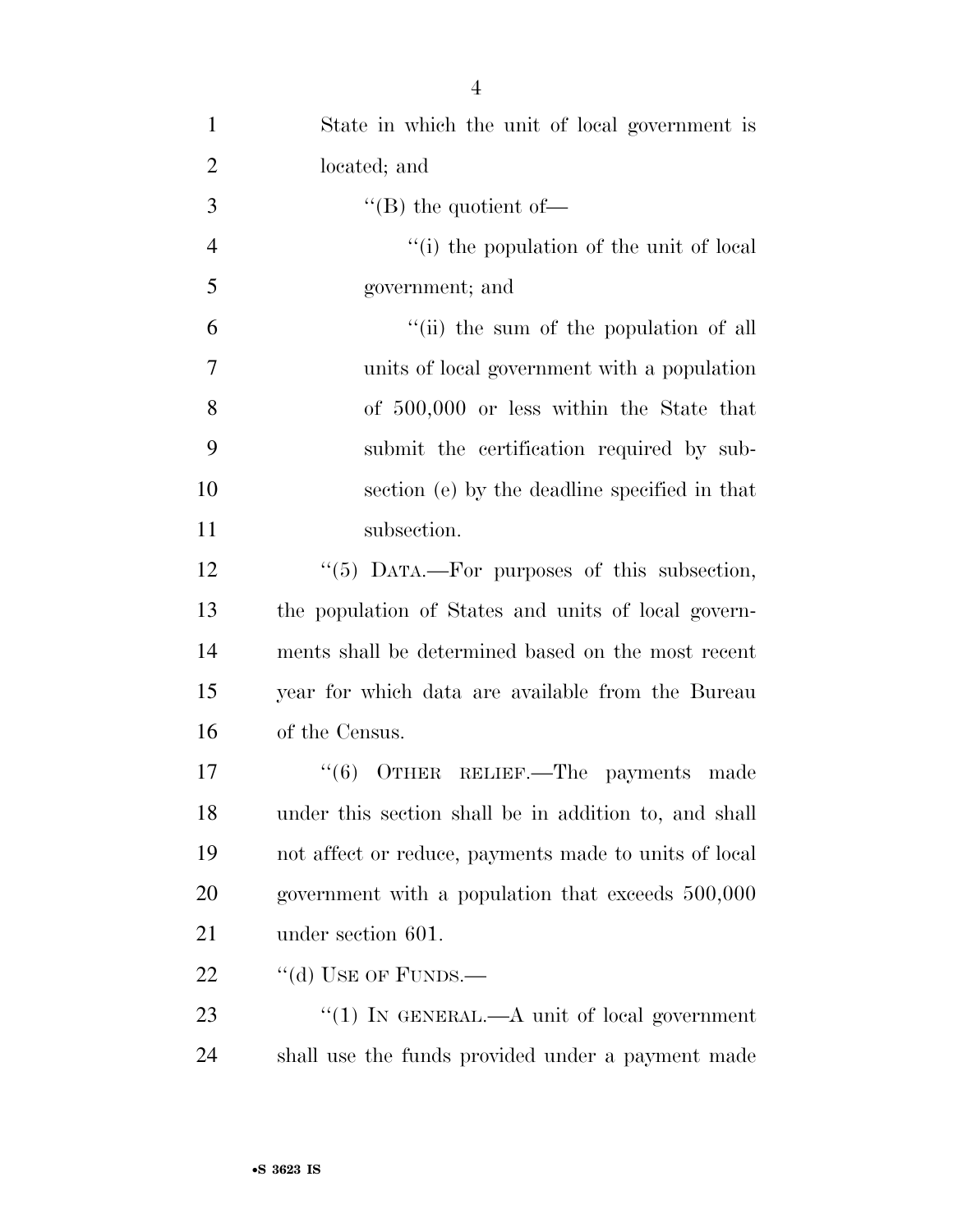| $\mathbf{1}$   | under this section to cover only those costs of the  |
|----------------|------------------------------------------------------|
| $\overline{2}$ | unit of local government that—                       |
| 3              | "(A) such government reasonably deems to             |
| $\overline{4}$ | be necessary and directly or indirectly involve,     |
| 5              | relate to, are, have been, or will be incurred due   |
| 6              | to, or are, have been, or will be a response to      |
| 7              | circumstances caused by, the public health           |
| 8              | emergency with respect to the Coronavirus Dis-       |
| 9              | ease $2019$ (COVID-19); and                          |
| 10             | $\lq\lq (B)$ were incurred during the period that    |
| 11             | begins on March 1, 2020, and ends on Decem-          |
| 12             | ber 30, 2020.                                        |
| 13             | "(2) AUTHORITY TO TRANSFER FUNDS.—If a               |
| 14             | unit of local government determines it will not ex-  |
| 15             | pend all of the funds paid to the government under   |
| 16             | this section by the end of the period described in   |
| 17             | paragraph $(1)(B)$ , the government may transfer the |
| 18             | unexpended portion of such funds to another unit of  |
| 19             | local government in the State with a population of   |
| 20             | 500,000 or less. Funds transferred under this para-  |
| 21             | graph                                                |
| 22             | "(A) shall be used by the unit of local gov-         |
| 23             | ernment receiving such funds consistent with         |
| 24             | the requirements of paragraph $(1)$ ; and            |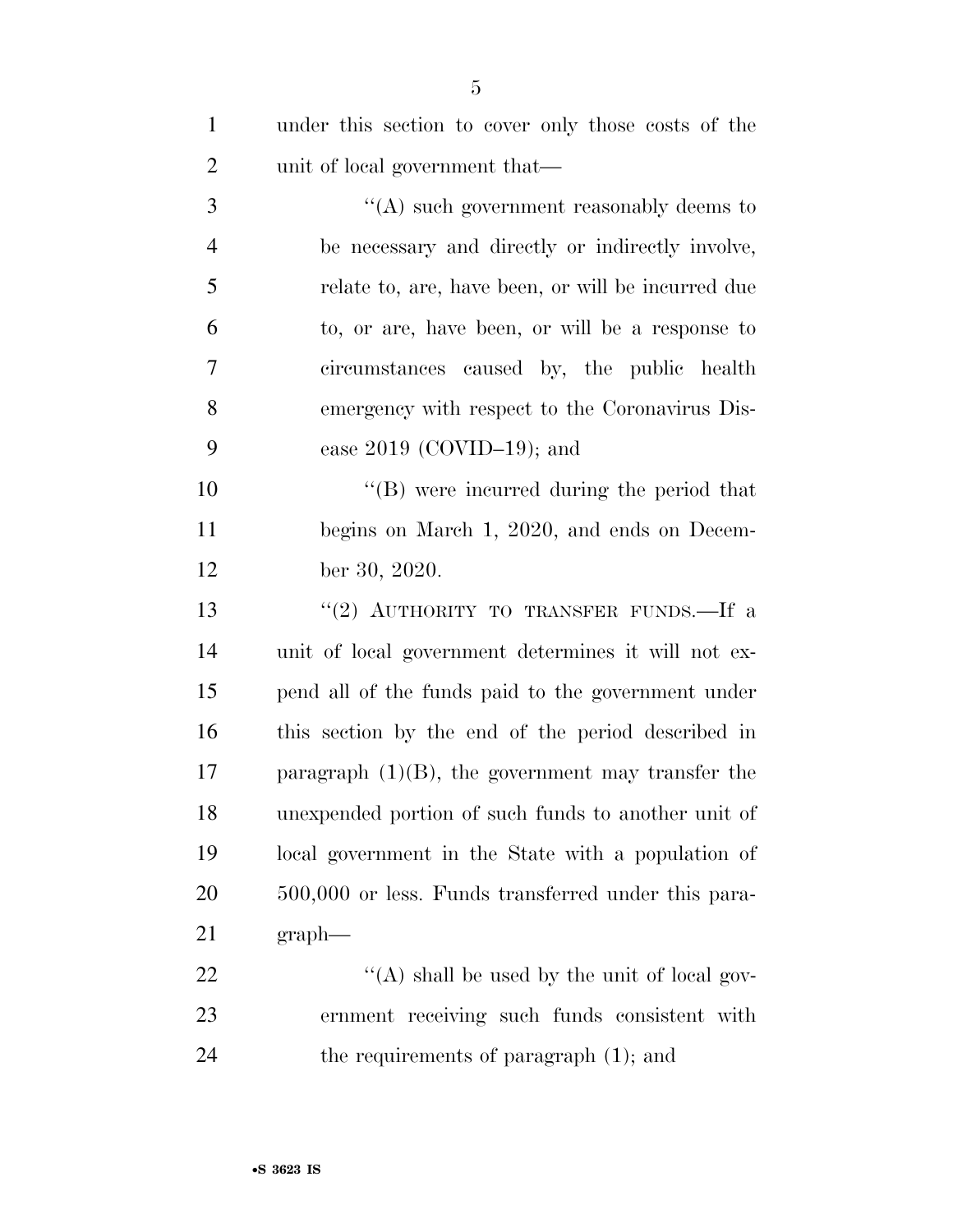1 ''(B) shall be deemed to be a cost of the unit of local government making the transfer. ''(e) CERTIFICATION.—In order to receive a payment under this section, a unit of local government shall provide the Secretary with a certification signed by the Chief Ex- ecutive (or equivalent) for the unit of local government that the local government's uses of the funds are or will be consistent with subsection (d) not later than 15 days after the date of enactment of this section.

10 "(f) INSPECTOR GENERAL OVERSIGHT; RECOUPMENT.—

12 "(1) OVERSIGHT AUTHORITY.—The Inspector General of the Department of the Treasury shall conduct monitoring and oversight of the receipt, dis- bursement, and use of funds made available under this section.

17 ''(2) RECOUPMENT.—If the Inspector General of the Department of the Treasury determines that a unit of local government has failed to comply with subsection (d), the amount equal to the amount of funds used in violation of such subsection shall be booked as a debt of such entity owed to the Federal Government. Amounts recovered under this sub- section shall be deposited into the general fund of the Treasury.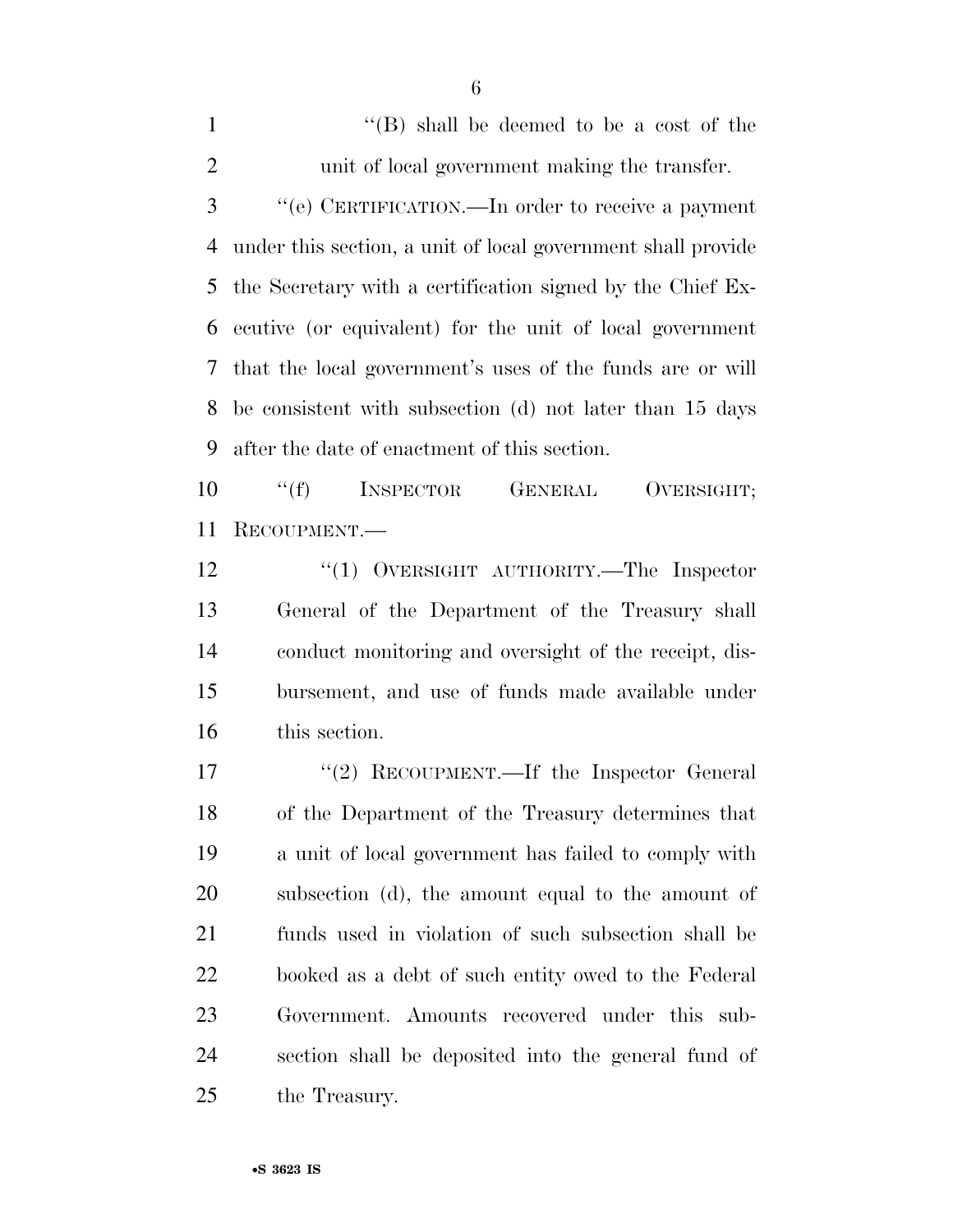1 "(3) AUTHORITY OF INSPECTOR GENERAL.— Nothing in this subsection shall be construed to di- minish the authority of any Inspector General, in- cluding such authority as provided in the Inspector General Act of 1978 (5 U.S.C. App.).

 ''(4) FUNDING.—Notwithstanding section 601(f)(3), the Inspector General of the Department of the Treasury may use the amounts appropriated under that section to carry out oversight and recoupment activities under this section in addition to the oversight and recoupment activities carried out under section 601(f).

''(g) DEFINITIONS.—In this section:

14 ''(1) COSTS.—The term 'costs' includes, but is not limited to, lost revenue, reimbursement for ex- penses incurred before the date of enactment of this section, and increases in costs reasonably believed to be the direct or indirect result of, or direct or indi- rect responses to circumstances caused by, the pub- lic health emergency with respect to the Coronavirus Disease 2019 (COVID–19).

22 "(2) LOCAL GOVERNMENT.—The term 'unit of local government' means any of the following that has a population of 500,000 or below: a county, mu-nicipality, town, township, village, parish, borough,